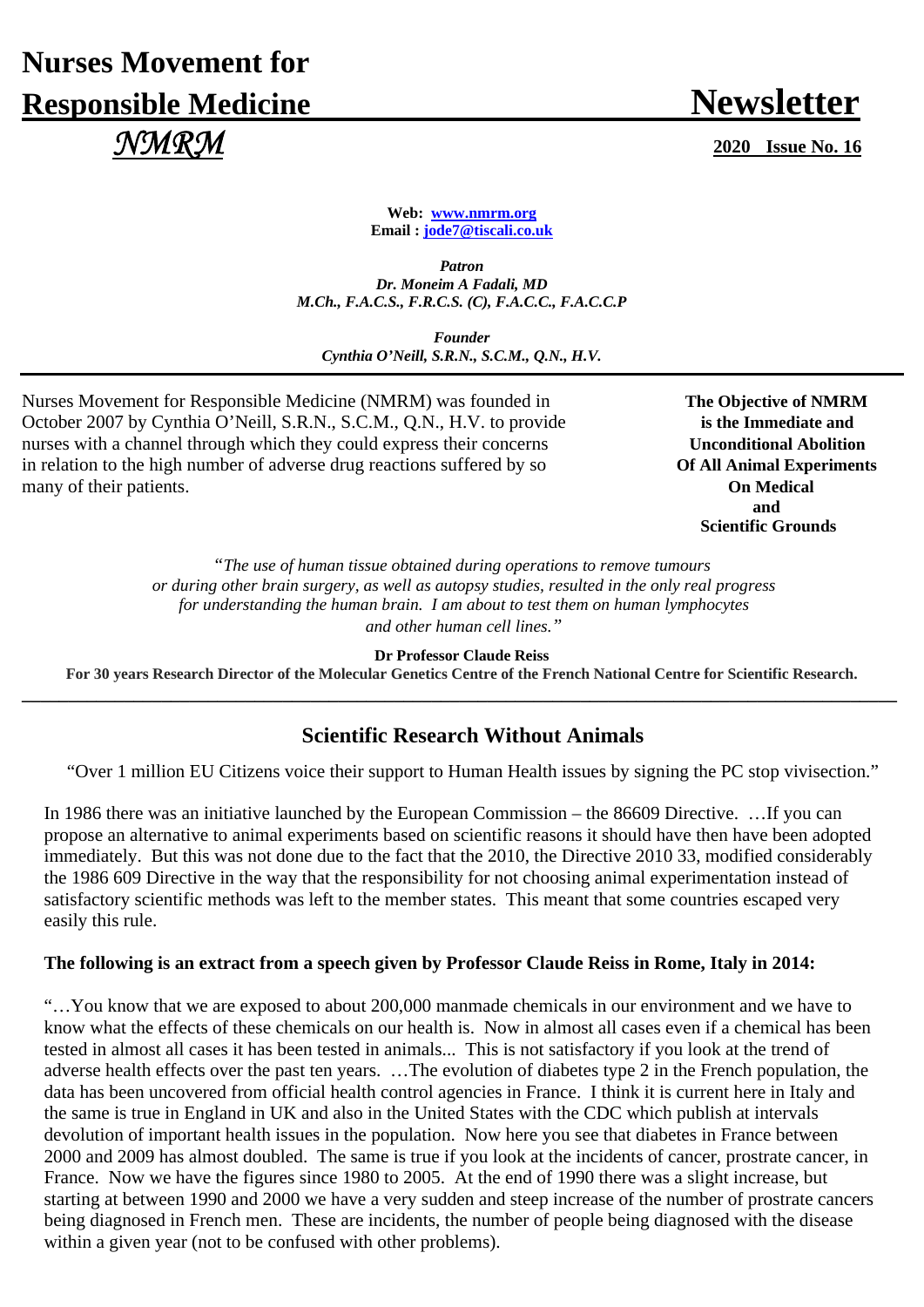…Breast cancer incidents in France: Among one million women in France there was a steep increase of the number of cases being diagnosed with breast cancer between 1980 and 1985 and 2005. Again, the number of women being concerned by this is almost doubled in the past 10 years.

Alzheimer's disease is a disease which is acknowledged in people over 65 years of age. The data for 2000 to 2010 is not published so we have to rely on an aberration that has been made by the elemental office that control the health politics in France. You will see that in 2010 about 5% of people over the age of 65 were concerned with Alzheimer's disease. Today this is about 650,000 people being concerned by this disease.

…If we take all these figures together and look at incidents with the number of people being diagnosed in a given year: In the year 2000 we have 140,000 people being diagnosed with diabetes 2, Alzheimer's 190,000, breast cancer 20,000, prostrate cancer 18,000, autism 160,000. All in all, it's almost 370,000 people being diagnosed in 2000 with these diseases. If you go to 2009: for diabetes 210,000, Alzheimer's 316,000, breast cancer 49,000, prostrate cancer 97,000, autism 8,000. So, all in all, 680,000 people being diagnosed in 2009 with these rather serious diseases or development problems.

…the number of people living a given year whether the disease has been diagnosed during this year or in the previous years: diabetes type 2 one point five million in 2000, Alzheimer's 500,000, breast cancer 470,000, prostrate cancer 330,000, autism 180,000. All in all, two million eight hundred thousand people living with these diseases in 2000.

In 2009, three point two million people being affected by diabetes type 2, 850,000 with Alzheimer's, 900,000 women with breast cancer, one million men with prostrate cancer, autism has soared up to 650,000. All in all, we have close to 6 million people suffering from these diseases in 2009. So, you see that the trend is quite impressive… It seems these kinds of figures, just taking those that have been published by official organisms in France, and no further manipulation of this data, you see that we are going to hurt very very strongly human health in France and, I think, in Italy. Things are quite serious.

If prevention is not improving very significantly over the next years, and as soon as possible, what will be the future for our children born since 2000 when they will be in their best years, in forty, fifty, sixty years? So for this, to try to forecast this kind of evolution, we just ask the computer to separate the data I've just shown you to see what's going to happen the next few decades.

By 2050 forty percent of people over age fifty will be affected with diabetes type 2, almost half of the population of those being born since 2000. Breast cancer: five thousand out of a million women, five out of a thousand, will be concerned by breast cancer just in the year 2050. This every year will increase this number… The situations even worse for prostrate cancer. In 2050 six men in one hundred will be diagnosed with prostrate cancer. That is, almost every man will be concerned with this disease by 2050. …One out of three will be autistic. Twentyfour percent of people born since 2000 may be affected by Alzheimer's by the year 2070. …Male fertility is going down constantly since about forty or fifty years… Already today, 1 out of 7 couples need assistance for procreation, and by 2024 if this trend goes on, every couple will have to consider medical assistance for procreation.

For children born since 2000, when they reach their best of their years, age 40, 50, or 60, one out of 3 will be a medic, one of the 5 will suffer Alzheimer's, one woman of the 3 will be concerned by breast cancer, no man will escape prostrate cancer... To stop this bad trend we have to make very serious prevention. Presently prevention is mainly left to animal models. We are humans, and we have biologically nothing to do with animals, so we have to switch over to reliable prevention if we want these curves to be modified and have a better issue concerning human health.

…In 2006 we went to the European Parliament in Brussels and told the members there is now a new way to assess toxic risks using Toxic Genomix, which is assessing toxic risks on human cells in culture with methods that are quite relevant, very fast and not very expensive. And, of course, no animal concerned in this.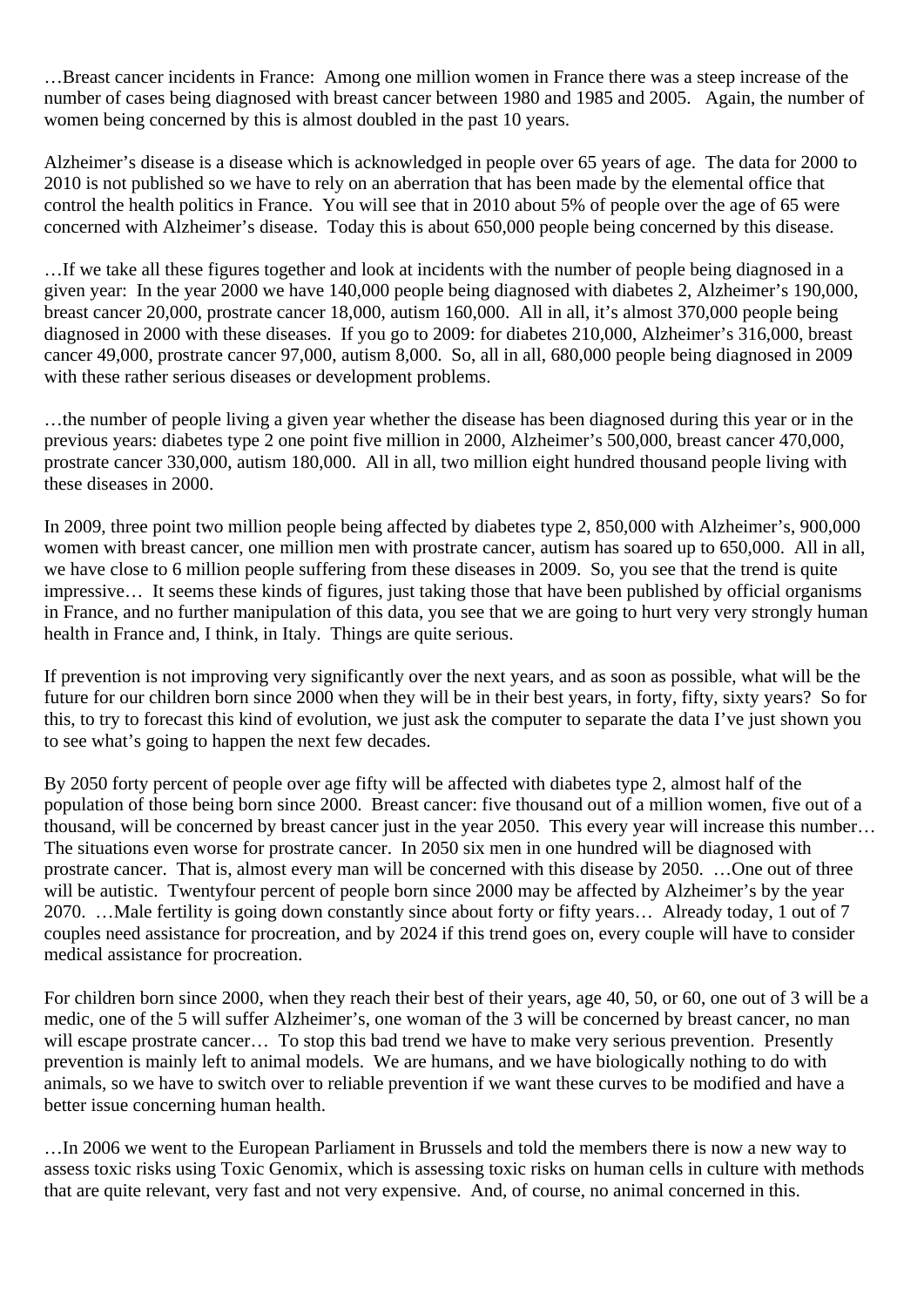So we went and asked these people to consider Toxic Genomix.in the frame of the REACH project; by that time it was about to be voted by the European Parliament and we had the agreement of the European Parliament. Yes, of course Toxic Genomix is a good method and we are going to introduce it in the REACH project.

Now we are quite certain that this would be accepted by the European Commission because of the directive 26609 saying that if there is method different to animal experimentation it must be accepted, so that's the reason why we were not very happy with the modification of 26609 which leaves it to the individual states the possibility or not to use animal experimentation.

So Toxic Genomix is a method which is based on human cells in culture. We have some two hundred and fifty different cell lines in our organism and we know how to culture all these cells. So we can expose very simply these cells in a given culture and try to see how the cells are going to react once they are exposed to the chemicals. Toxic Genomix is precisely a method which allow us to be present inside of the cell and to see what the chemical is going to change in the genes which are expressed because of the exposure to this chemical. Some of the genes are stimulated by the product and some of the genes are repressed because of the chemical and others are still not concerned at all. Toxic Genomix is rare in toxic risk assessment. It takes advantage of the human cell culture and the genomix. It is gentle, age and specific assessment. Indeed we can test the chemical that is of concern to female, to elder people, to young people, to babies and to different ethnicities. The method is one hundred times faster and one hundred times less expensive than animal experimentation.

…Logging precisely the genetic biological influence of these genes on human health, we can forecast for this kind of experiment if the cell is going to take pathways to certain diseases like cancer, like confirmation diseases like Alzheimer's and diabetes… This can read like in a newspaper. It can read precisely what a chemical is going to do once the person has been exposed to this product.

… The thing is to change. To stop vivisection is a timely opportunity to get animals out of facilities that deal in human health issues, trace assessment, toxicity assessment and biomedical research..."

NB: Professor Reiss did explain in his full speech that autism isn't a disease & cannot be cured. Professor Reiss is French and uses the term "concerned with" whereas we are more used to the term "suffering from."

**Dr Professor Claude Reiss January 2014.** 

# **Science and Toxicology**

**\_\_\_\_\_\_\_\_\_\_\_\_\_\_\_\_\_\_\_\_\_\_\_\_\_\_\_\_\_\_\_\_\_\_\_\_\_\_\_\_\_**

**The following is an extract from a scientific paper by Professor Claude Reiss PhD published in the journal:**  *Biogenic Amines*  **Nov 2003.** 

"…Despite the fact that many years of research are invested in doing development and testing, adverse drug reactions (side effects) rank as the fourth leading cause of death in the EU, claiming 20,000 lives annually in France alone (and a total of 120,000 lives in the EU).

It is thus obvious that the current testing methods are failing to protect public health.

…A species is defined in terms of its reproductive isolation, meaning that members of different species cannot interbreed. This is because a given species has its own genetic make-up (from number, organisation and structure of chromosomes, through to regulation and control of gene expression).